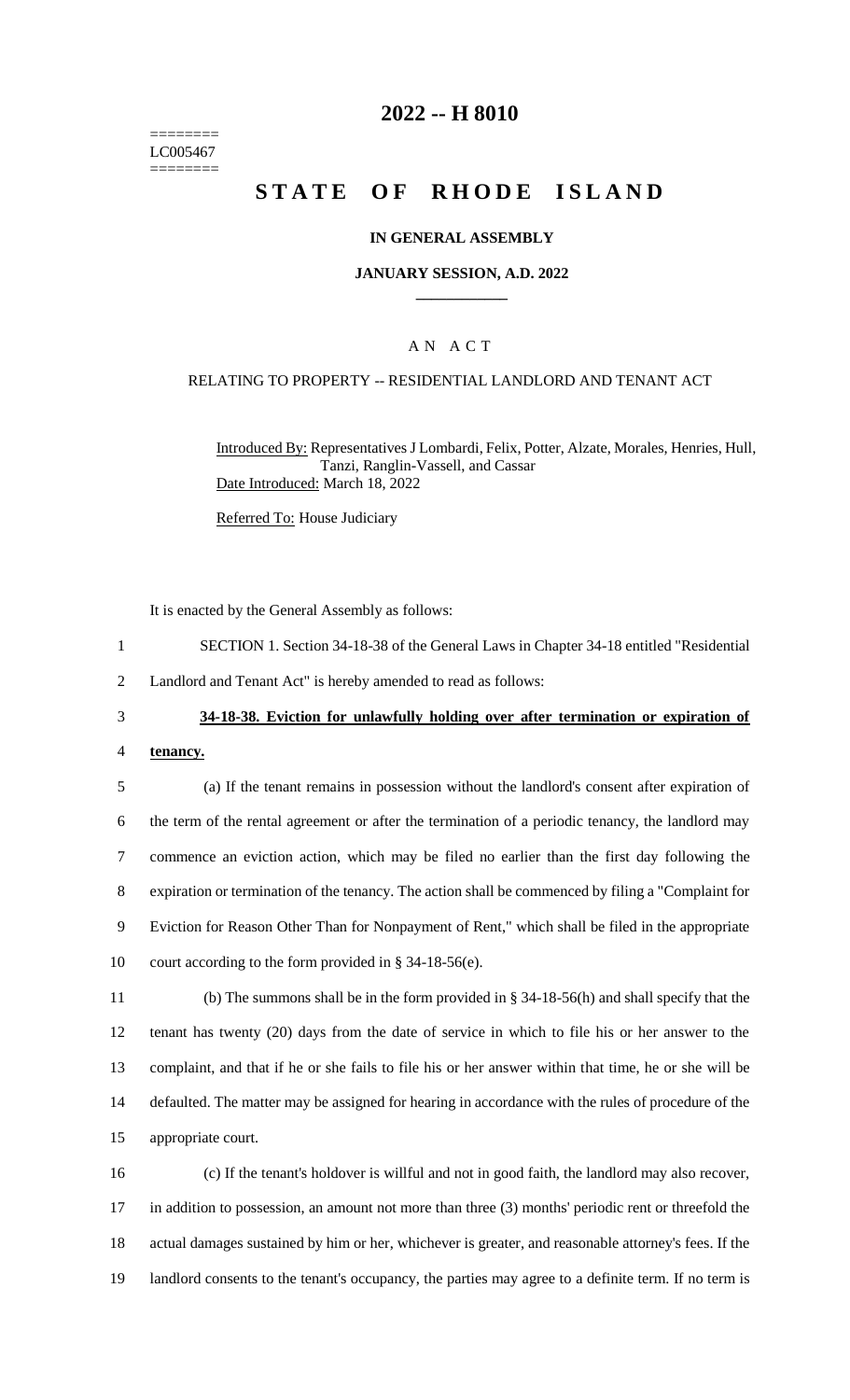specified, the term shall be week-to-week if the tenant pays on a week-to-week basis, and in all other cases, month-to-month. (d) If a tenant dies during the term of the rental agreement, leaving no remaining signatories to the rental agreement living within the dwelling unit, the deceased's live-in caregiver or any other 5 person of at least eighteen (18) years of age residing in the dwelling unit shall be permitted to continue the rental agreement for a period of time known as the post-death rental grace period. Any such person residing in the dwelling unit who chooses to continue the rental agreement shall be known as the grace period temporary tenant. The following conditions shall apply: (1) The grace period temporary tenant shall pay the rent agreed to in the rental agreement 10 and assume all other obligations of the tenant pursuant to the terms of the existing rental agreement. (2) The grace period temporary tenant may terminate the post-death rental grace period at any time; provided, however, that the termination of the post-death rental grace period shall not be 13 construed to relieve the grace period temporary tenant from any obligations incurred under the 14 rental agreement during the duration of the post-death rental grace period. (3) The length of the post-death rental grace period shall not exceed three (3) months, 16 unless mutually agreed upon by the landlord and the grace period temporary tenant. (4) The post-death rental grace period shall not extend beyond the end of the term of the 18 rental agreement. (5) Rent due for part of a month shall be prorated. (6) Nothing in this section shall be construed to obligate the deceased's live-in caregiver or any other person residing in the dwelling unit to continue the rental agreement or assume any 22 obligations of the rental agreement. (7) Nothing in this section shall be construed to restrict the ability of the landlord and 24 dwelling unit resident(s) to enter into a new mutually agreeable rental agreement. (8) Any past due rent left unpaid by the deceased tenant shall remain an obligation of the 26 estate of the deceased. (9) Nothing in this section shall be construed to convey any civil or criminal liability on 28 the grace period temporary tenant for any actions of the deceased tenant. (10) The landlord shall have the right to deduct damages to the dwelling unit incurred by 30 the deceased tenant or the grace period temporary tenant from a preexisting security deposit, pursuant to the terms of the rental agreement, but the landlord shall not have the right to require an 32 additional security deposit from the grace period temporary tenant. The remaining balance of the security deposit shall be allocated between the estate of the deceased and the grace period 34 temporary tenant proportional to the amount of time the deceased and the grace period temporary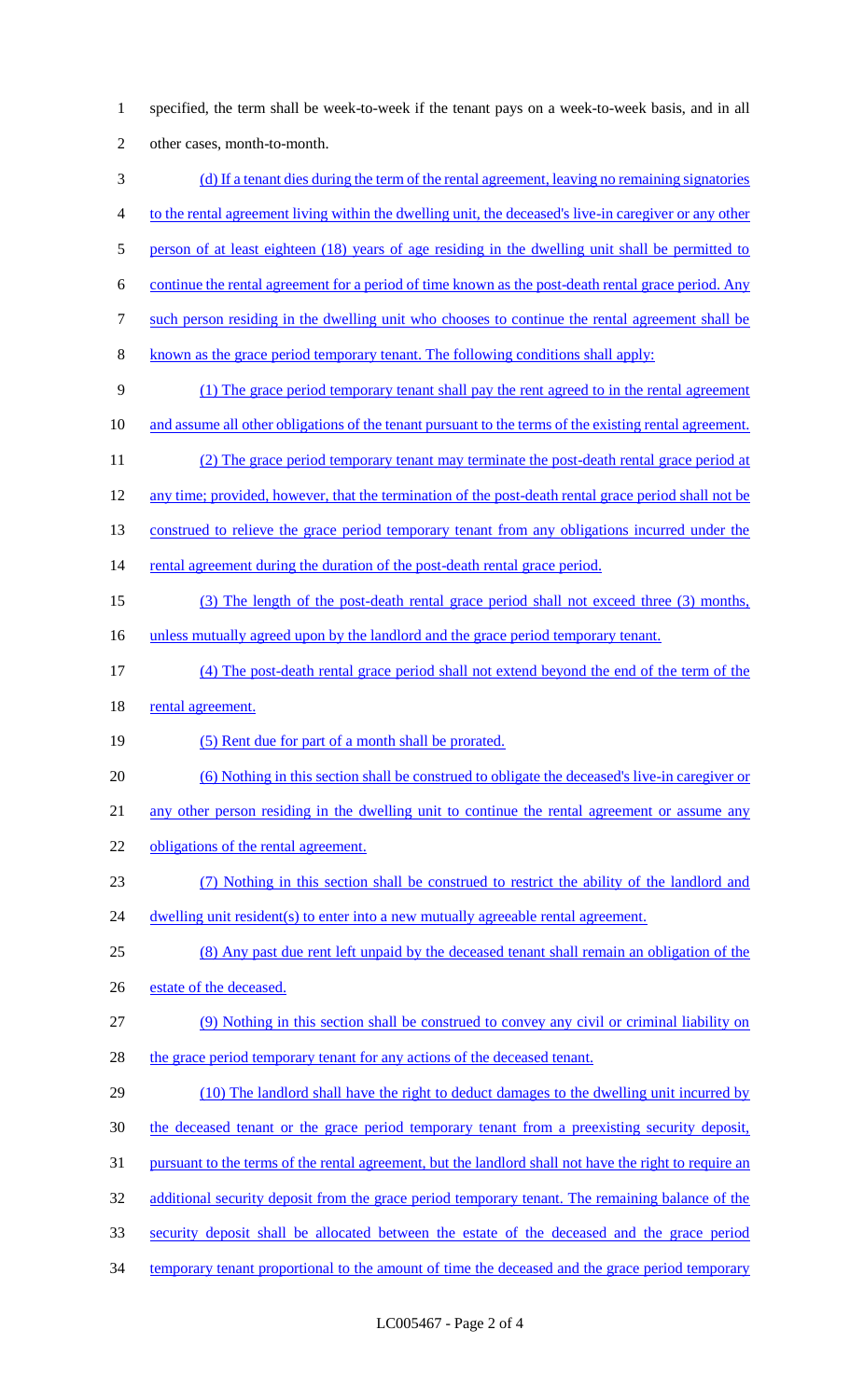- 1 tenant were party to the rental agreement, unless the duration of the post-death rental grace period
- 2 shall be less than one month, in which case the balance of the security deposit shall be transferred
- 3 in full to the estate of the deceased.
- 4 (11) If multiple eligible residents of the dwelling unit separately elect to become grace
- 5 period temporary tenants, all obligations of the rental agreement, including rent, shall be divided
- 6 among them proportionally for such time as each shall remain a grace period temporary tenant.
- 7 (12) If an eligible resident of the dwelling unit continues to reside within the rental unit for
- 8 more than seven (7) days, they shall be assumed to have elected to become a grace period temporary
- 9 tenant.
- 10 SECTION 2. This act shall take effect upon passage.

======== LC005467 ========